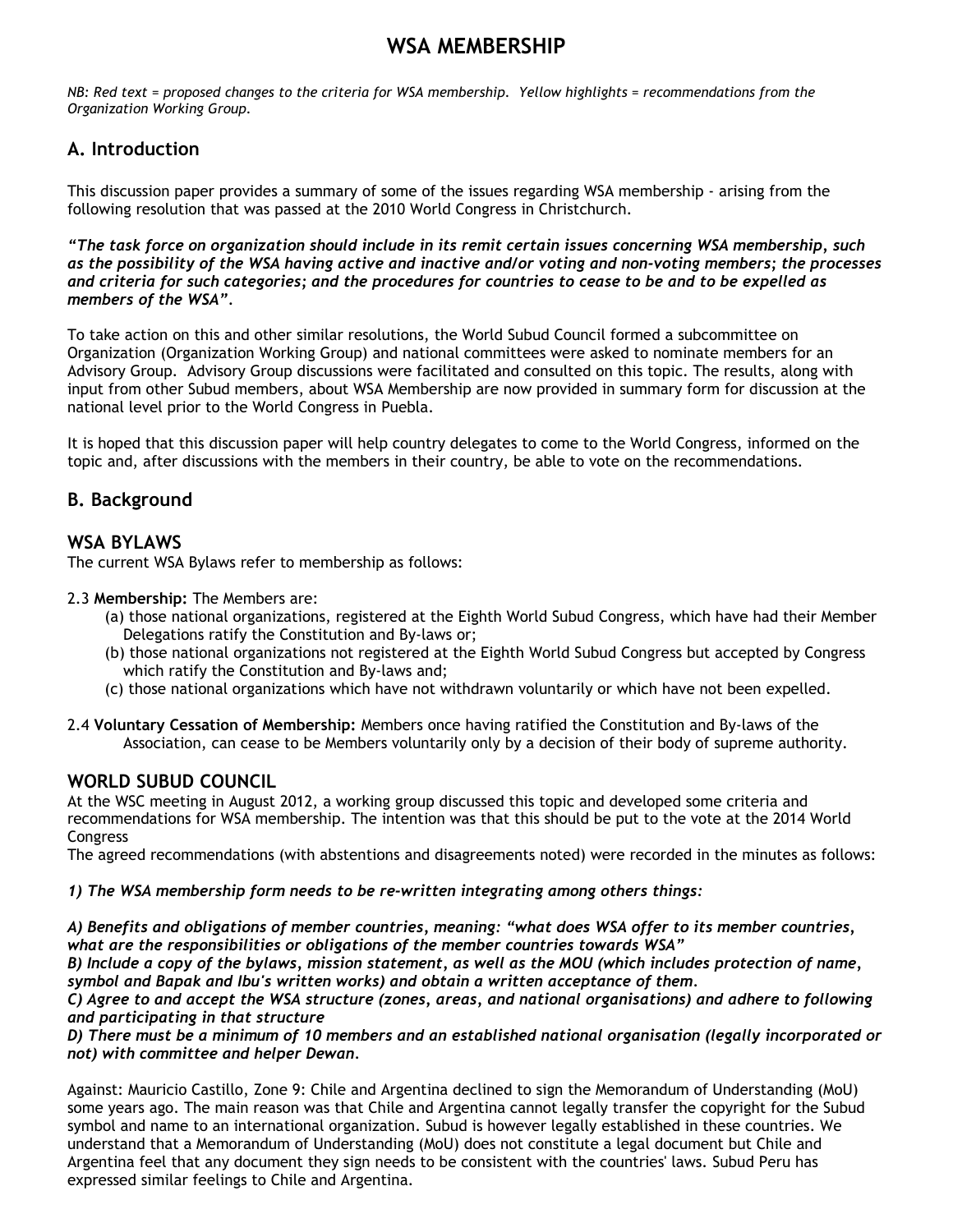*2) Financial commitment of a country is a membership fee of \* \$US100 per year which the WSA Treasurer or WSA Secretary would automatically remind members that membership fees are due at the beginning of the year. Countries who do not make their payment by 30 June (unless special dispensation is granted) would not have voting rights. (Currently only 36 of the 56 member countries pay anything to WSA).* 

*Countries requesting special dispensation are required to send in a request with rationale for their fees to be waived before 30 June.*

Abstention: Robiyan Easty, Zone 4: on the grounds that a fee of US \$100 is too high for some countries. Countries such as Moldova and Lebanon have expressed opposition to increasing the membership fee.

### *3) There be two types of membership*

*A) Full membership with voting rights: These would be countries fulfilling A, B, C & D above.* 

*B) Associate membership with no voting rights: These would be countries with less than 10 members or that do not fulfill criteria A, B, or C above. The aim being that they work towards becoming a full voting member. These countries would participate in discussions but would not have a vote.*

Against: Mauricio Castillo, Zone 9: did not agree with point 1 and therefore cannot agree with point 3.

*Recommendation: That the WSA Executive and the Zone Representatives will work with countries to come to an accepted proposal for a new Membership form for ratification at World Congress. This new membership form would be re-signed by all countries every 4 years or at World Congresses. If a country no longer fulfils the criteria of a voting member then the WSC, through its Zone Representative, should dialogue with the country before it ceases to be a full voting member country and become an associate member country i.e. non-voting.*

The WSA executive created an amended WSA Membership Application Form that reflected these criteria and recommendations (see attached)

## **ORGANIZATION WORKING GROUP**

The Organization Working Group (formerly referred to as the task force on organization) decided that one of the first topics to be discussed by the recently created Organization Advisory Sub Groups would be WSA Membership. These Sub Groups would then advise the Organization Working Group who would produce a position paper for delegates prior to the 2014 World Congress. This is that position paper.

## **CURRENT CRITERIA FOR WSA MEMBERSHIP (not in the Bylaws)**

In January 2014, in preparation for the World Congress, Maxwell Fraval (WSA Executive Chair) wrote to all national committees reminding them:

 **the current criteria for membership of the WSA:** At least 10 Subud members Is able to form a National Committee Minimum requirements are: National Chair, Committee Councillor and 2 Kejiwaan Councillors Agrees to accept the by-laws and objectives of the WSA Pays minimum membership fee of USD 1

#### **in addition:**

WSA Member countries recognise a shared obligation to protect the copyright of Bapak and Ibu Rahayu's Talks, the Subud symbol and Subud in general in their countries.

A Memorandum of Understanding (MoU), reflecting this shared obligation with WSA, has been agreed and signed by many member countries.

#### **members' voting rights**:

Only official delegates from WSA member countries can vote at World Congress. There is one vote per Member country.

Subud members from countries where there is no National Organisation or less than 10 members can observe at (and contribute to) meetings and discussions, but cannot vote.

## **C. Feedback on the recommended changes to WSA Membership**

In addition to the input from the members of the Organization Advisory Sub Groups, there has also been feedback from a number of national committees and individual Subud members.

It is clear that opinions vary on this topic! Some want to see more specific and detailed criteria for WSA membership, while others want them to remain unchanged or be more flexible. This variation was present in the responses from the members of the Advisory Sub Groups, as well as others.

In order to provide national committees with as much information as possible, we have included a variety of these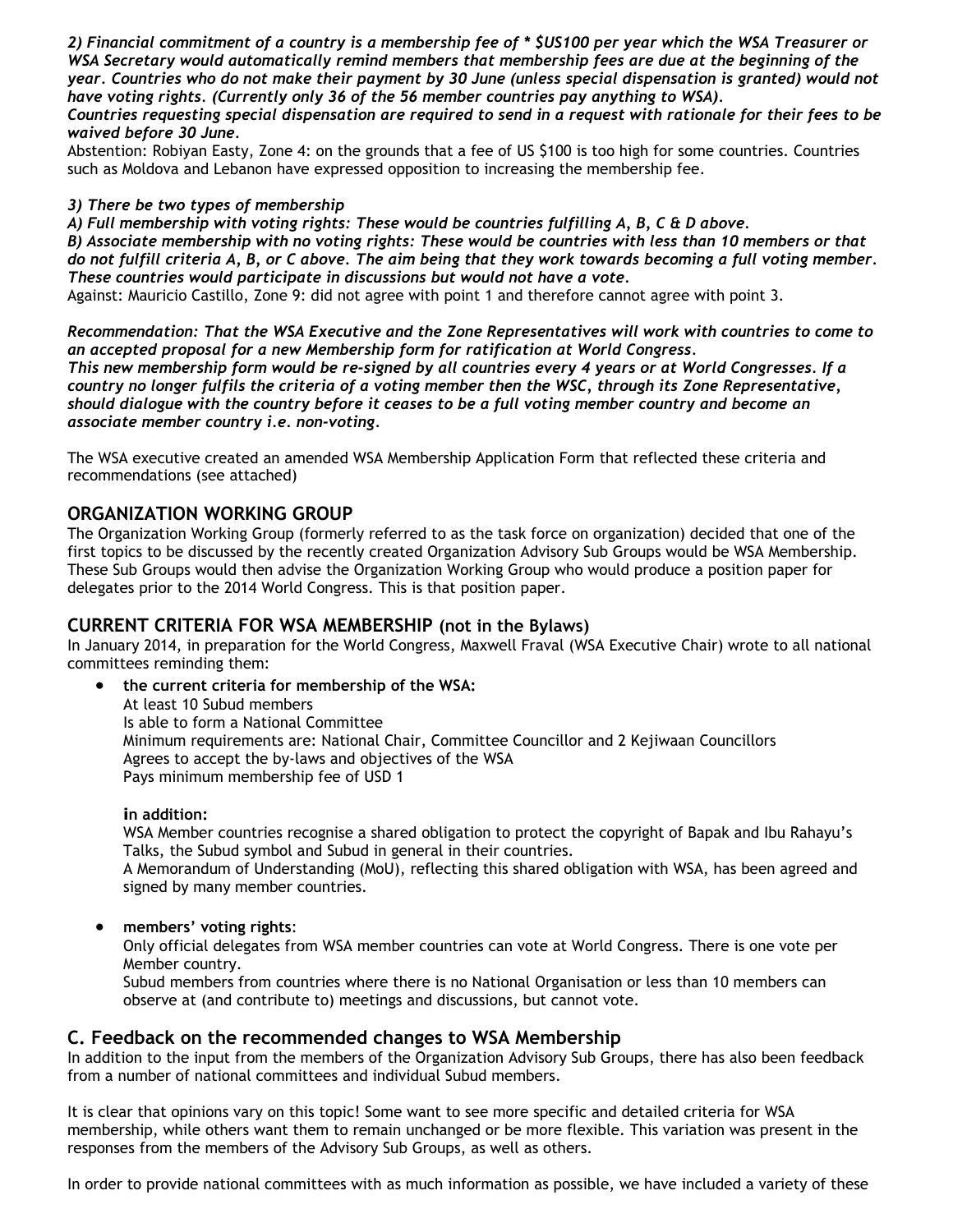views on each of the proposals from the WSC working group, together with the recommendation of the Organization Working Group.

*1) The WSA membership form needs to be re-written integrating among others things:*

#### *A) Benefits and obligations of member countries, meaning: "what does WSA offer to its member countries, what are the responsibilities or obligations of the member countries towards WSA".*

There was general agreement with this recommendation from the WSC working group.

Views included:

- Membership of the WSA should be welcoming, attractive, open and inclusive.
- The benefits of WSA membership need to be clearly stated, so that the member countries understand them.
- The responsibilities of being a WSA member need to be clearly stated, so that the member countries understand them.
- The services and support provided to member countries by the WSA need to be flexible, depending on the laws, culture and size & strength of Subud in the individual country.
- This could lead to greater participation in, and "buy in" for, the organization.

**Organization Working Group:**

**Agrees with the recommendation from the WSC working group and many of the above comments.**

#### *B) Include a copy of the bylaws, mission statement, as well as the MOU (which includes protection of name, symbol and Bapak and Ibu's written works) and obtain a written acceptance of them.*

There was general agreement with this recommendation from the WSC working group, except acceptance/signing of the MoU, as a condition of membership, because this may not be consistent with the laws in certain countries. (Reference to comments made at the 2012 WSC meeting and noted earlier in this paper)

Other views included:

- The WSA Bylaws should provide a general framework or guidelines, not be too restrictive, and be sufficiently flexible so as to respond to the different needs of the organization and the member countries.
- Specific rules and requirements on the detailed operation of the organization should be incorporated in our internal regulations or "policy & procedure manual". Therefore, they can be amended, improved and added to without requiring a change to the bylaws. Bylaw changes may run into conflict with the laws of a particular country.

#### **Organization Working Group:**

**Agrees with the recommendation from the WSC working group, except signing MoU as a condition of membership. Further efforts should be made to address the concerns of those countries presently unwilling to sign the MoU.**

#### *C) Agree to and accept the WSA structure (zones, areas, national organisations) and adhere to following and participating in that structure.*

There was general agreement with this recommendation from the WSC working group.

Views included:

- The structure and process for member countries to participate in the WSA organization needs to be clear and accepted as a reasonable working arrangement. This should not preclude discussion of changes to the structure and review of its performance.
- We need a minimum structure and member countries need to accept the structure as it exists from time to time, as a way of working, otherwise it becomes impossible to function normally.
- The WSA should be proactive (with the assistance of the Zone Reps), in strengthening the awareness of member countries to the international structure and provide help and encouragement for countries to become participating members.

**Organization Working Group:**

**Agrees with the recommendation from the WSC working group and many of the above comments**.

#### *D) There must be a minimum of 10 members and an established national organisation (legally incorporated or not) with committee and helper Dewan.*

There were a variety of different opinions about this recommendation from the WSC working group.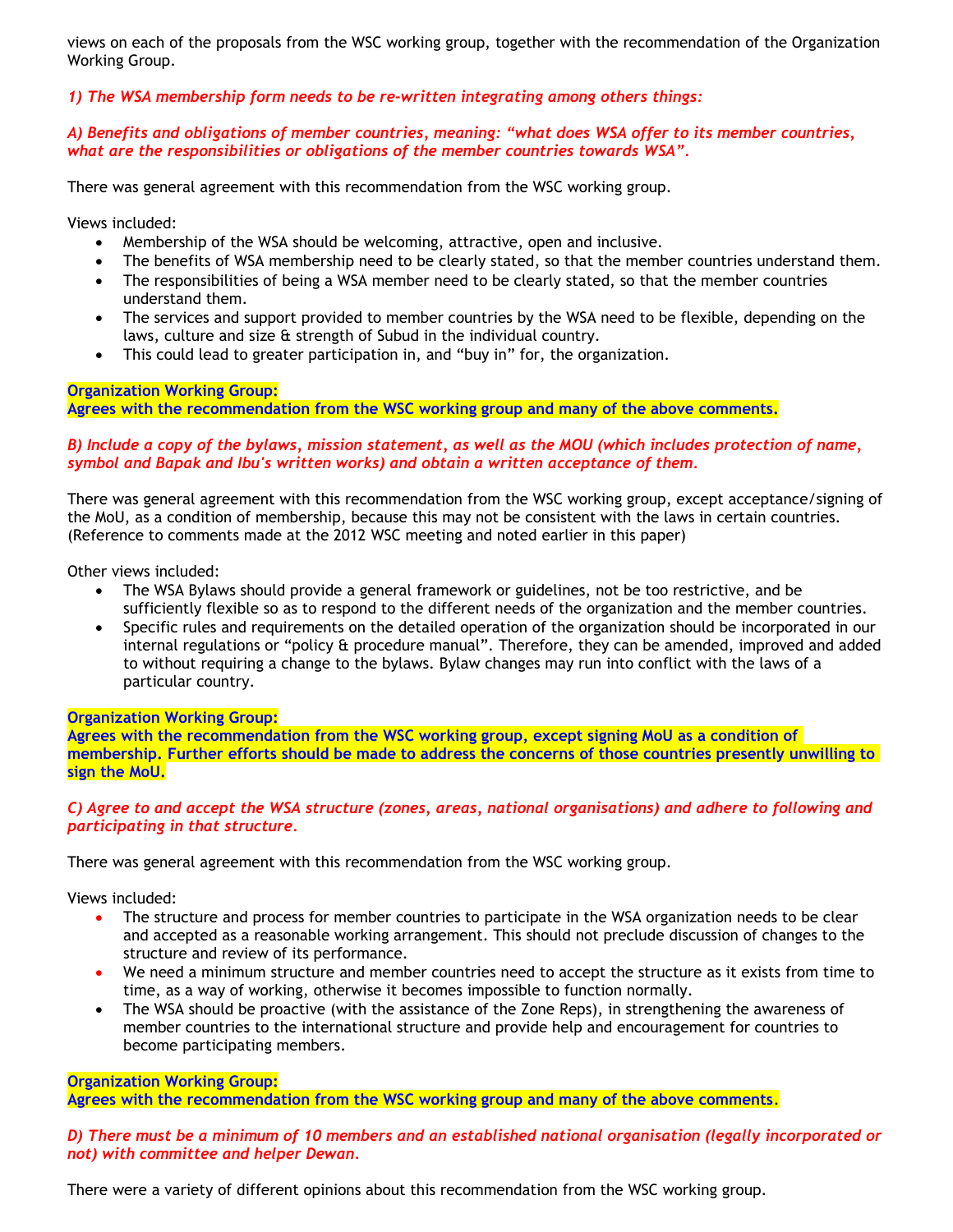Views included:

- Needs to be a minimum national structure (Chair, Secretary, Treasurer & Helper Dewan at least one male and one female) plus 8 to 10 members.
- The national structure exists to support the kejiwaan.
- Membership requirements need to be flexible. Maybe one person can hold more than one committee position?
- Even with 10 members, it could be difficult for a country to form a national organization with committee and helpers.
- Where a country does not meet the minimum number requirement, the International Helpers should be given the authority to test about the right approach and their receiving should be given weight.
- If numbers fall between the minimum level, WSA and International Helpers should help determine how to make the country stronger.
- More important to strengthen awareness of the organization than to keep countries out of it.
- The laws of the country may prevent having an official organization, This should not stop a country from being a member of the WSA.
- Even if a country has only one Subud member it should have a vote at World Congress and Zone Council meetings.
- Subud is not like other organizations. We are all equal in front of God, so all countries should have equal rights in making common decisions for the organization.
- Individual Subud members cannot be members of WSA only counties where there is a national organization. (Bapak's talk at Briarcliff in July 1963)
- Where a country does not meet the minimum number requirement, establish a dialogue between the WSA and the country and ask the country how it would like to participate in the WSA?
- Create the perception that WSA is not attempting to impose rules and restrictions on countries where Subud is still very vulnerable.
- Any changes to the requirements for WSA membership should only be applied to new member countries, not existing members (grandfather clause).

## **Organization Working Group:**

**Agrees with the recommendation from the WSC working group.**

*2) Financial commitment of a country is a membership fee of \* \$US100 per year which the WSA Treasurer or WSA Secretary would automatically remind members that membership fees are due at the beginning of the year. Countries who do not make their payment by 30 June (unless special dispensation is granted) would not have voting rights. (Currently only 36 of the 56 member countries pay anything to WSA). Countries requesting special dispensation are required to send in a request with rationale for their fees to be waived before 30 June.*

There was general disagreement with this recommendation from the WSC working group.

Views included:

- The function of the membership fee is not fundraising.
- \$1, \$10, or \$100 per year is symbolic of a member country acknowledging the services and benefits it receives from WSA and agreeing to its responsibilities as a member.
- \$100 or \$1,000 per year is not high for some countries, but will be a hardship for others.
- There is no need or good reason to increase the annual membership fee marginally from \$1 to \$10
- We wouldn't want any country to be refused, or not apply for, membership because the annual membership fee was a hardship.
- Suspend voting rights until a country has paid its annual membership fee. This might occur at the next international meeting in which they wish to participate.
- Introduction of a special dispensation would probably not be requested by many countries. It could be considered discriminating or belittling.
- Could there be a sliding scale, depending on the number of members in the country?
- An increase in the annual membership fee would mean that some countries would not be able to contribute as much to their Zone.
- Encourage countries to test for themselves about how much they can contribute annually to WSA.

## **Organization Working Group:**

**Disagrees with the recommendation from the WSC working group and agrees with many of the above comments. It recommends that the annual membership fee of \$1 is maintained.**

## *3) There be two types of membership*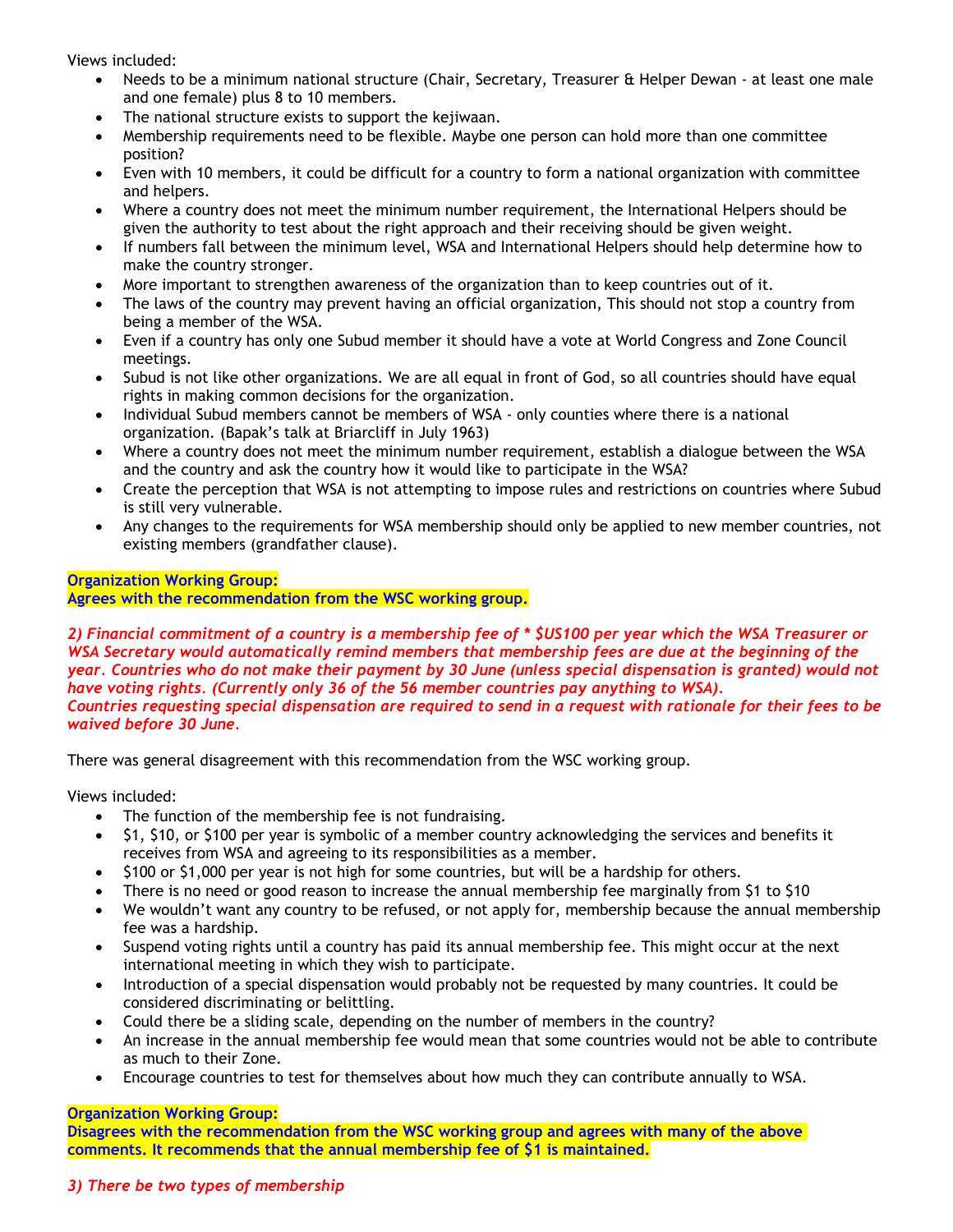#### *A) Full membership with voting rights: These would be countries fulfilling A, B, C & D above. B) Associate membership with no voting rights: These would be countries with less than 10 members or that do not fulfill criteria A, B, or C above. The aim being that they work towards becoming a full voting member. These countries would participate in discussions but would not have a vote.*

There were a variety of opinions on this recommendation from the WSC working group.

Views included:

- Countries without the required minimum numbers could be granted associate membership status.
- International Helpers should test about the membership status of countries without the required minimum numbers.
- Countries without the required minimum numbers should retain their full membership status.
- Associate membership could be for countries with as few as 2 members.
- Agree that associate members should be able to participate in discussions, but not vote.
- Associate members should be able to participate and vote.
- Concern that having a voice is not the same as having a vote.
- Each member country, regardless of size, should carry one vote.
- The number of votes carried by a member country will depend on the number of Subud members within that country.
- Some uncertainty as to what associate membership means, requesting more information ans clarification.
- Attached is a suggested policy from Lucian Parshall (Subud USA Committee Councillor), as to how full and associate membership in WSA might look.

#### **Organization Working Group:**

**Agrees with the recommendation from the WSC working group, except the requirement to sign the MoU, as previously noted. The creation of an associate membership would allow countries with less than 10 members to participate in international discussions and express their point of view.**

### *4) That the WSA Executive and the Zone Representatives will work with countries to come to an accepted proposal for a new membership form for ratification at World Congress.*

*This new membership form would be re-signed by all countries every 4 years or at World Congresses. If a country no longer fulfils the criteria of a voting member then the WSC, through its Zone Representative, should dialogue with the country before it ceases to be a full voting member country and become an associate member country i.e. non-voting.*

Views included:

- Expecting a country to re-sign a membership form every 4 years is inexpedient and bureaucratically onerous.
- Re-signing every 4 years is a good way to update WSA records and remind member countries of their commitment.
- Preferable and easier to simply "check" every 4 years that a country wants to continue membership, as well as the status of its membership.

#### **Organization Working Group:**

**Agrees with the recommendation from the WSC working group, except it is not necessary for a country to resign a new membership form every 4 years.** 

## **D. What are we asking the WSA Members (National Committees) to do?**

#### **Please:**

- Review and discuss the recommendations about WSA membership proposed by the World Subud Council working group. Include consideration of the subsequent comments and opinions from others (Organization Advisory Group members and some national committees).
- Come to the World Congress prepared to vote on the following recommendations about WSA membership from the Organization Working Group:

#### *1) The WSA membership form needs to be re-written integrating among others things:*

*A) Benefits and obligations of member countries, meaning: "what does WSA offer to its member countries, what are the responsibilities or obligations of the member countries towards WSA".*